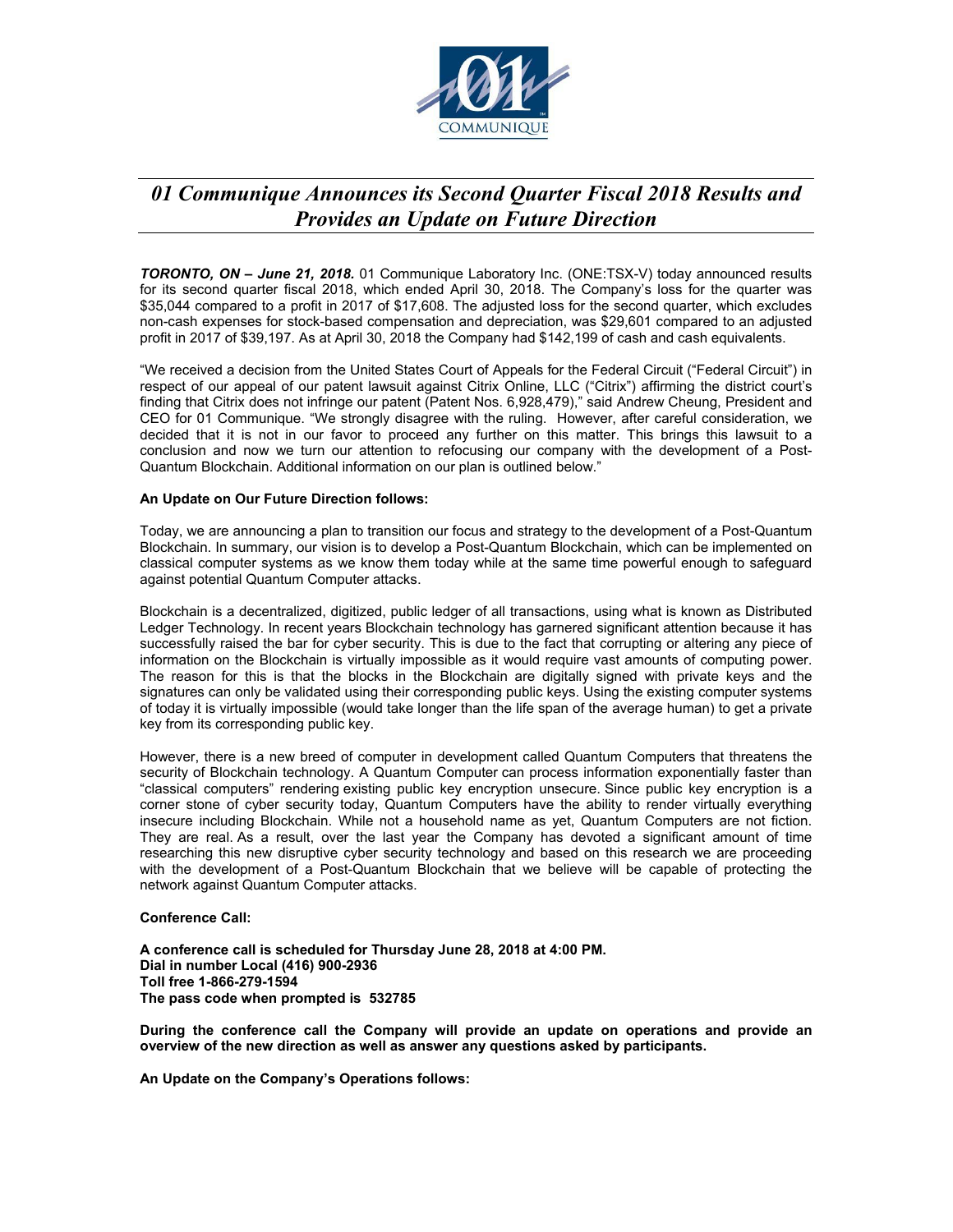Revenue for the second quarter 2018 was \$73,809 (2017 - \$129,463) a decrease of \$55,653. In 2017 there was a one-time payment received for past royalties received from third parties for the sale of DoMobile in Japan by Hitachi Solutions Create, Ltd. Ongoing royalties are still expected at the second quarter 2018 level.

Cash operating expenses, which exclude stock based compensation and depreciation, for the second quarter 2018 were \$85,281 (2017 - \$64,049) an increase of \$21,232 primarily a result of contractor fees paid for product development.

As previously announced, the Company received a decision from the Federal Circuit in respect of the Company's appeal of its patent lawsuit against Citrix. The Federal Circuit issued its Order affirming the district court's finding that defendants Citrix do not infringe the Company's patent (Patent Nos. 6,928,479) and denying the Company's request for a new trial. This brings the lawsuit to a conclusion.

Neither TSX Venture Exchange ("TSX-V") nor its Regulation Services Provider (as that term is defined in the policies of the TSX Venture Exchange) accepts responsibility for the adequacy or accuracy of this release.

#### **About 01 Communique**

Established in 1992, 01 Communique Laboratory Inc. (TSX-V:ONE) offers a suite of remote access services designed for small-medium sized business, mobile professionals and IT service providers. 01's software as a service offerings are deployed on-demand and include functionality enabling on-line meetings, remote computing and IT support. 01's suite of products includes its remote access offering I'm InTouch (www.imintouch.com), its online meeting offering (www.imintouchmeeting.com) and its remote support offering I'm OnCall (www.imoncall.com) products are protected in the U.S.A. by its patents #6,928,479 / #6,938,076 / #8,234,701 and in Canada by its patents #2,309,398 / #2,524,039 and Japan by its patent #4,875,094. For more information, visit www.01com.com or call (905) 795-888 or (800) 668-2185 (North America only).

#### **Cautionary Note Regarding Forward-looking Statements.**

Certain statements in this news release may constitute "forward-looking" statements which involve known and unknown risks, uncertainties and other factors which may cause the actual results, performance or achievements of the company, or industry results, to be materially different from any future results, performance or achievements expressed or implied by such forward-looking statements. When used in this news release, such statements use such words as "may", "will", "expect", "believe", "plan", "intend", "are confident" and other similar terminology. These statements reflect current expectations regarding future events and operating performance and speak only as of the date of this news release. Forward-looking statements involve significant risks and uncertainties, should not be read as guarantees of future performance or results, and will not necessarily be accurate indications of whether or not such results will be achieved. A number of factors could cause actual results to differ materially from the results discussed in the forward-looking statements, including, but not limited to, the factors discussed under "Risk and Uncertainties" in the company's Management`s Discussion and Analysis document filed on SEDAR. Although the forward-looking statements contained in this news release are based upon what management of the Company believes are reasonable assumptions, the company cannot assure investors that actual results will be consistent with these forward looking statements. These forward-looking statements are made as of the date of this news release, and the company assumes no obligation to update or revise them to reflect new events or circumstances.

#### **INVESTOR CONTACT:**

Andrew Cheung Chief Executive Officer 01 Communique (905) 795-2888 x206 andrew@01com.com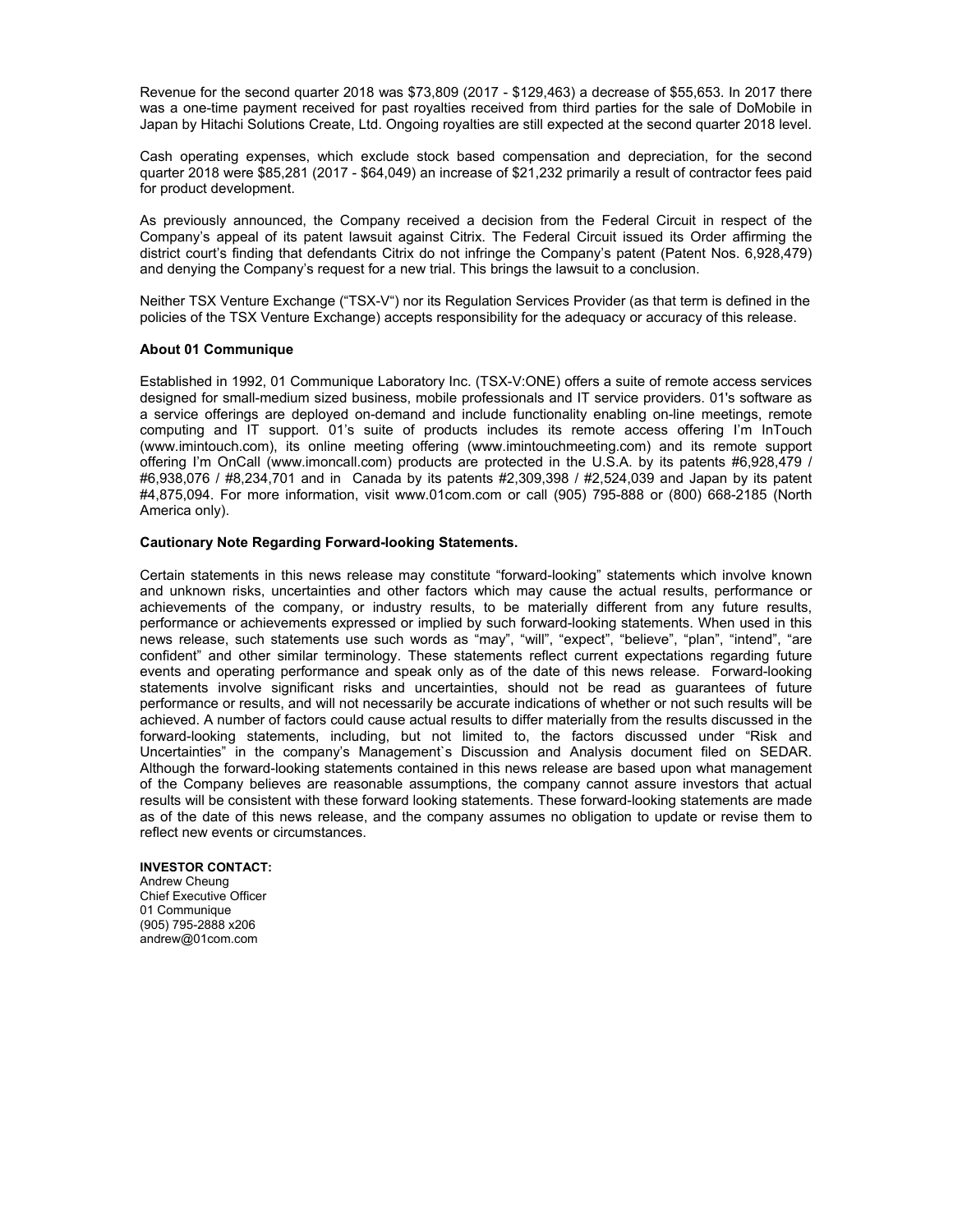### **01 Communique Laboratory Inc. SELECTED FINANCIAL INFORMATION Consolidated Statements of Financial Position**

| 30-Apr-18                      |         | 31-Oct-17  |  |  |
|--------------------------------|---------|------------|--|--|
|                                |         |            |  |  |
|                                |         |            |  |  |
|                                |         |            |  |  |
| \$<br>142,199                  | \$      | 238,576    |  |  |
| 46,518                         |         | 28,077     |  |  |
| 18,986                         |         | 6,281      |  |  |
| 207,703                        |         | 272,934    |  |  |
| 4,089                          |         | 2,477      |  |  |
| \$<br>211,792                  | \$      | 275,411    |  |  |
|                                |         |            |  |  |
|                                |         |            |  |  |
| \$<br>494,082                  | \$      | 498,295    |  |  |
| 11,739                         |         | 10,899     |  |  |
| 382,300                        |         | 391,580    |  |  |
| 888,121                        |         | 900,774    |  |  |
|                                |         |            |  |  |
| 40,832,777                     |         | 40,832,777 |  |  |
| 5,418,225                      |         | 5,407,310  |  |  |
| 64,811                         |         | 47,111     |  |  |
| (46,992,142)<br>(46, 912, 561) |         |            |  |  |
| (676, 329)                     |         | (625, 363) |  |  |
|                                |         | 275,411    |  |  |
| \$                             | 211,792 | \$         |  |  |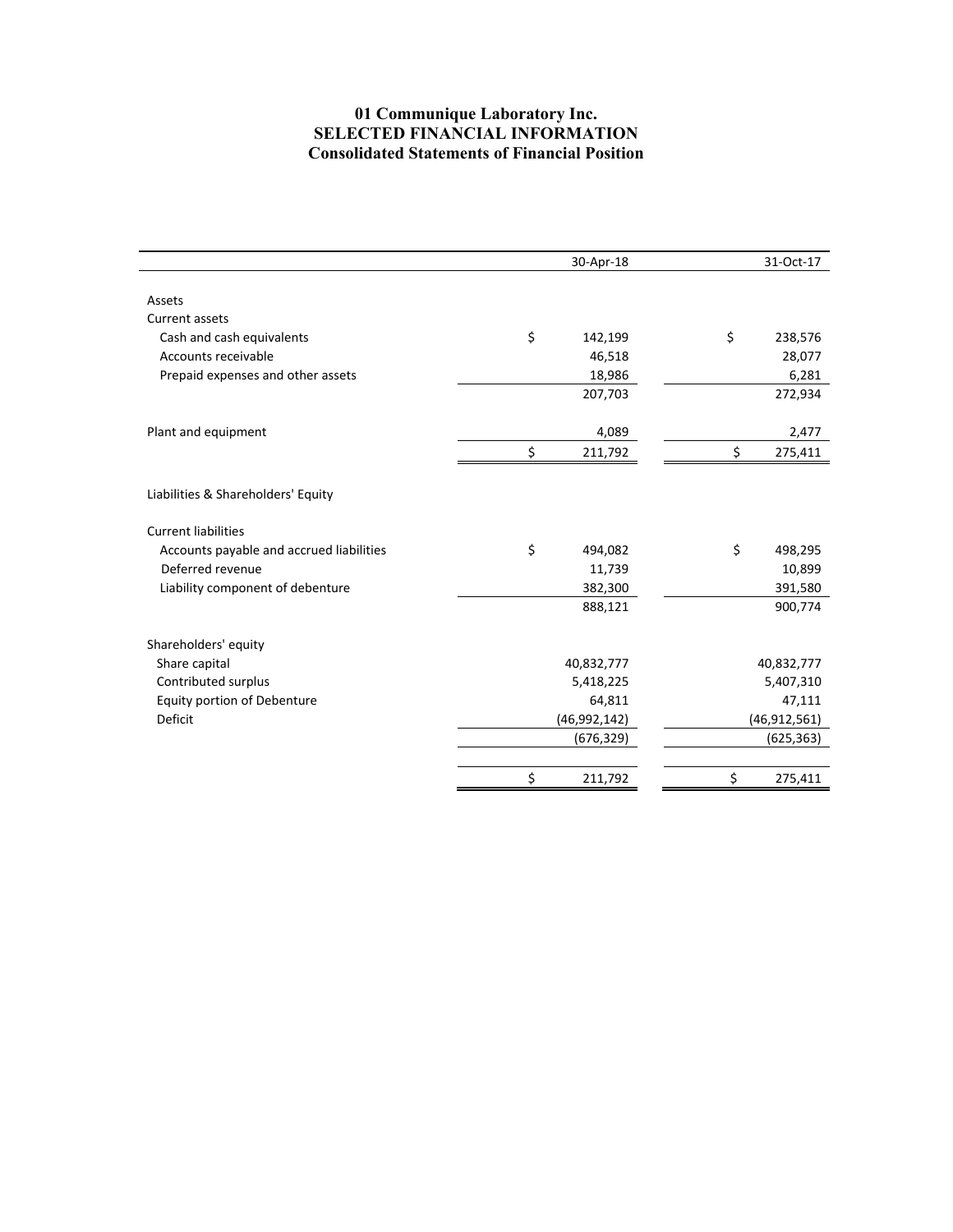# **01 Communique Laboratory Inc. SELECTED FINANCIAL INFORMATION Consolidated Statements of Operations and Comprehensive Income For the 3 and 6 month periods ended April 30, 2018 and 2017**

|                                                        | for the 3 months ending |            |    | for the 6 months ending |          |            |    |                  |
|--------------------------------------------------------|-------------------------|------------|----|-------------------------|----------|------------|----|------------------|
|                                                        |                         | 30-Apr-18  |    | 30-Apr-17               |          | 30-Apr-18  |    | 30-Apr-17        |
| Revenue                                                | \$                      | 73,809     | \$ | 129,462                 | \$       | 108,653    | \$ | 137,093          |
| Expenses (income):                                     |                         |            |    |                         |          |            |    |                  |
| Selling, general and administrative                    |                         | 55,566     |    | 64,471                  |          | 90,041     |    | 150,505          |
| Research and development                               |                         | 35,168     |    | 21,186                  |          | 58,942     |    | 26,511           |
| Interest                                               |                         | (10)       |    | (19)                    |          | (18)       |    | (27)             |
|                                                        |                         | 90,724     |    | 85,638                  |          | 148,965    |    | 176,989          |
| Profit (Loss) before interest, accretion on            |                         |            |    |                         |          |            |    |                  |
| liability component of debenture and taxes             | \$                      | (16, 915)  | \$ | 43,824                  | \$       | (40, 312)  | \$ | (39, 896)        |
| Interest on debenture                                  |                         | 10,295     |    | 10,000                  |          | 20,295     |    | 20,000           |
| Accretion on liability portion of debenture            |                         |            |    | 4,194                   |          | 8,420      |    | 8,237            |
| Profit (loss) before taxes                             | \$                      | (27, 210)  | \$ | 29,630                  | \$       | (69, 027)  | \$ | (68, 133)        |
| Withholding taxes                                      |                         | 7,834      |    | 12,022                  |          | 10,554     |    | 12,022           |
| Profit (loss) for the period and<br>comprehensive loss | \$                      | (35,044)   | \$ | 17,608                  | \$       | (79, 581)  | \$ | (80, 155)        |
| <b>Basic</b>                                           |                         | (0.00)     | \$ | (0.00)                  |          | (0.00)     | \$ |                  |
| <b>Diluted</b>                                         | \$<br>\$                | (0.00)     | \$ | (0.00)                  | \$<br>\$ | (0.00)     | \$ | (0.00)<br>(0.00) |
|                                                        |                         |            |    |                         |          |            |    |                  |
| Weighted average number of common shares               |                         |            |    |                         |          |            |    |                  |
| Basic                                                  |                         | 66,543,807 |    | 66,543,807              |          | 66,543,807 |    | 66,543,807       |
| <b>Diluted</b>                                         |                         | 66,543,807 |    | 66,543,807              |          | 66,543,807 |    | 66,543,807       |